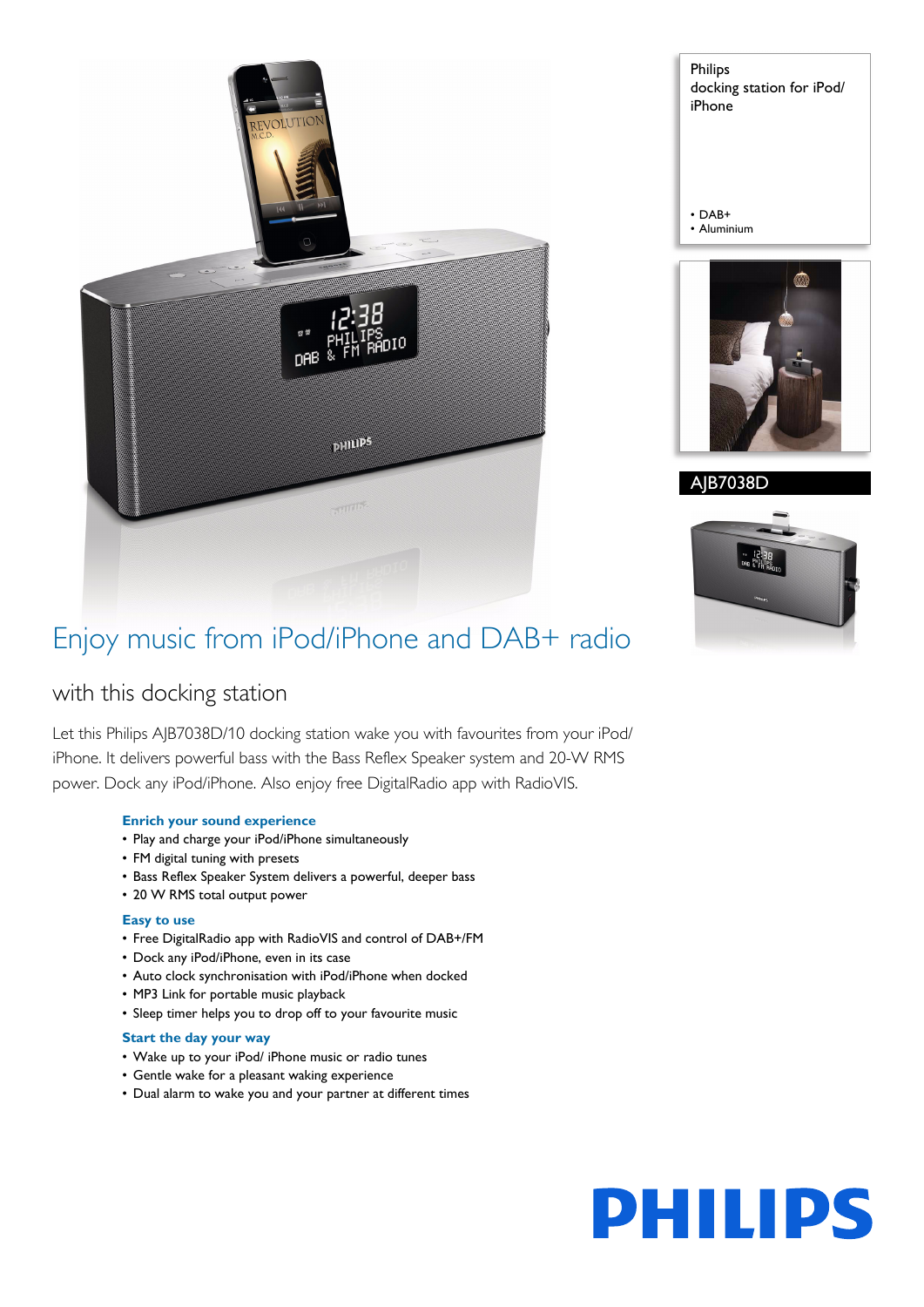# AJB7038D/10

# **Highlights**

# **Free DigitalRadio app**

Tune in to radio extras with RadioVIS – a powerful feature provided by RadioDNS, an organisation that links DAB stations with the Internet. With RadioVIS, radio becomes a richer experience with real time Internet content. It specifies how web information is added to radio function, giving you DAB broadcasts accompanied by vivid slideshows of news, traffic updates, commercials and more, deepening the information radio stations provide. To enjoy RadioVis, simply go to the Apple App Store to download the free Philips DigitalRadio app. The app also hands you full control of all DAB+ and FM radio.

## **Play and charge your iPod/iPhone**



Enjoy your favourite MP3 music while charging your iPod/iPhone! The dock lets you connect your portable device directly to the Docking entertainment system so you can listen to your favourite music in superb sound. It also charges your iPod/iPhone while it plays so you can enjoy your music and not have to worry about your portable player battery running out. The Docking entertainment system automatically

charges your portable device while it is docked.

# **FM digital tuning with presets**



Digital FM radio offers you additional music options to your music collection on your Philips audio system. Simply tune into the station that you want to preset, press and hold the preset button to memorise the frequency. With preset radio stations that can be stored, you can quickly access your favourite radio station without having to manually tune the frequencies each time.

## **Bass Reflex Speaker System**



Bass Reflex Speaker System delivers a deep bass experience from a compact loudspeaker box system. It differs from a conventional loudspeaker box system in the addition of a

bass pipe that is acoustically aligned to the woofer to optimise the low frequency roll-off of the system. The result is deeper controlled bass and lower distortion. The system works by causing the air mass in the bass pipe to vibrate like a conventional woofer. Combined with the response of the woofer, the system extends the overall low frequency sounds to create a completely new dimension of deep bass.

## **Auto clock synchronisation**



When connected and docked, this docking system will automatically synchronise the clock with your iPod/iPhone within a few seconds. With this convenient feature, you do not need to set the time manually.

## **Dock iPod/iPhone in its case**

Smartly designed spring-loaded docking port effortlessly accommodates any iPod or iPhone, without special adapters. What's more, it works even when most protective cases are on – just dock your iPod or iPhone as it is. Now you can truly have fuss-free enjoyment of your music.









DIGITALRAD!O



**SiPod** □iPhone